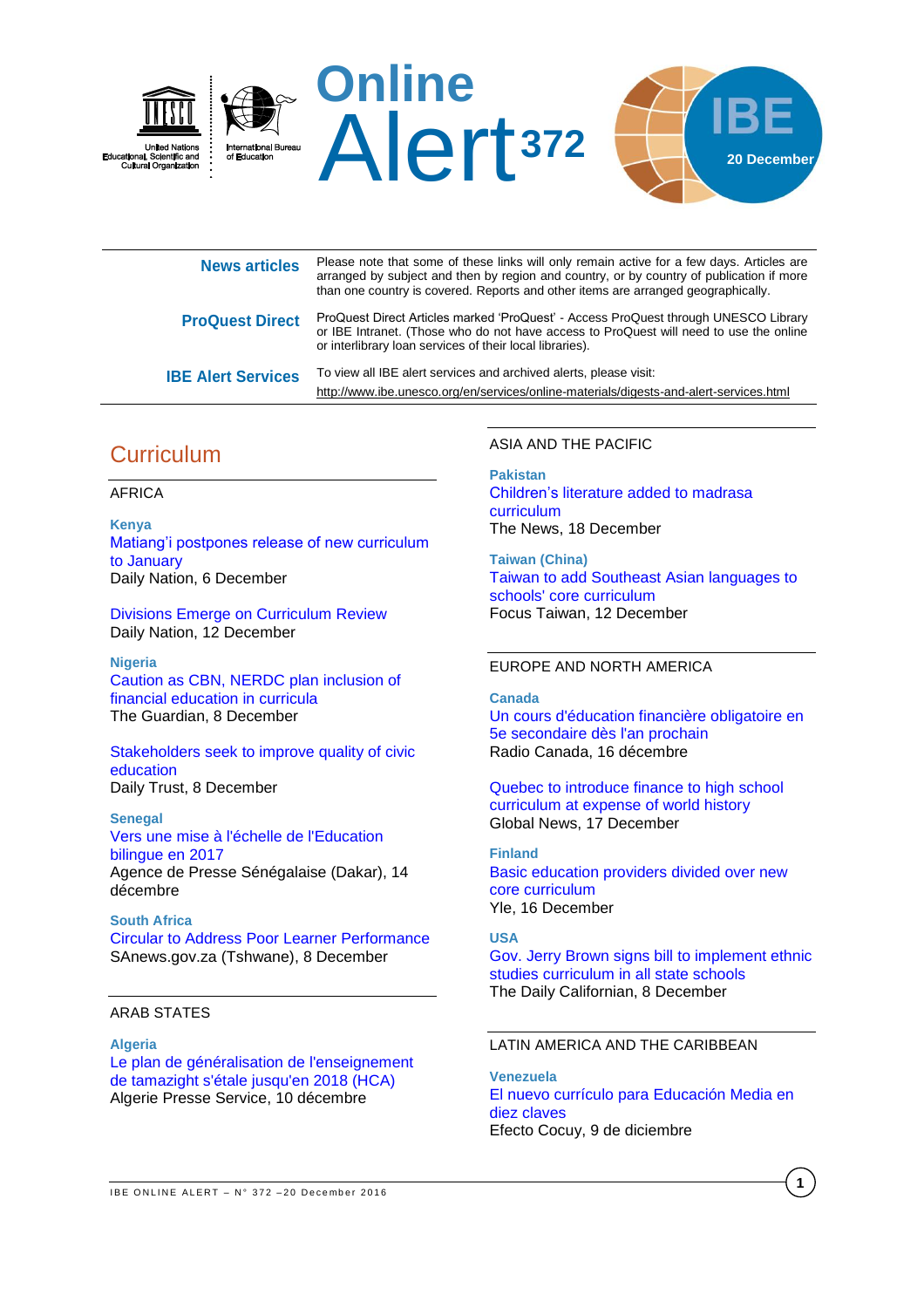[Socialist Indoctrination: New Chavista](https://panampost.com/sabrina-martin/2016/12/15/socialist-indoctrination-new-chavista-curriculum-brainwashes-students/)  [Curriculum Brainwashes Students](https://panampost.com/sabrina-martin/2016/12/15/socialist-indoctrination-new-chavista-curriculum-brainwashes-students/) Panampost, 15 December

# Education Reform

AFRICA

**Mauritius** [Progress Review of Mauritius' Education](http://allafrica.com/stories/201612070701.html)  [Sector's Reform Project](http://allafrica.com/stories/201612070701.html) Government of Mauritius, 7 December

[Réforme de l'Education: ce qui attend les](http://www.lexpress.mu/article/295186/reforme-leducation-ce-qui-attend-eleves-grades-5-et-6-en-2017)  [élèves de Grades 5 et 6 en 2017](http://www.lexpress.mu/article/295186/reforme-leducation-ce-qui-attend-eleves-grades-5-et-6-en-2017) Lexpress.mu, 6 décembre

### ARAB STATES

**Tunisia** [Education: Lancement du projet "l'élève](http://directinfo.webmanagercenter.com/2016/12/10/tunisie-education-lancement-du-projet-leleve-citoyen/)  [citoyen"](http://directinfo.webmanagercenter.com/2016/12/10/tunisie-education-lancement-du-projet-leleve-citoyen/) Direct Info, 10 décembre

#### ASIA AND THE PACIFIC

**Singapore** [All schools to have cleaning activities daily](http://www.straitstimes.com/singapore/education/all-schools-to-have-cleaning-activities-daily-from-january)  [from January](http://www.straitstimes.com/singapore/education/all-schools-to-have-cleaning-activities-daily-from-january) Straits Times, 12 December

#### LATIN AMERICA AND THE CARIBBEAN

**Peru**  [Fernando Zavala: "Nuevo ministro de](http://larepublica.pe/politica/831120-fernando-zavala-nuevo-ministro-de-educacion-continuara-con-la-reforma-educativa)  [Educación continuará con la reforma](http://larepublica.pe/politica/831120-fernando-zavala-nuevo-ministro-de-educacion-continuara-con-la-reforma-educativa)  [educativa"](http://larepublica.pe/politica/831120-fernando-zavala-nuevo-ministro-de-educacion-continuara-con-la-reforma-educativa) La Republica, 16 de diciembre

# Education System

# AFRICA

**Gabon** Education [: les paradoxes de l'ecole](http://www.gaboneco.com/education-les-paradoxes-de-l-ecole-gabonaise.html)  [gabonaise](http://www.gaboneco.com/education-les-paradoxes-de-l-ecole-gabonaise.html) ! Gaboneco, 12 décembre

**South Africa** [South Africa: Improved Education](http://allafrica.com/stories/201612130424.html)  [Performance Big Step Towards Vision 2030](http://allafrica.com/stories/201612130424.html) SAnews.gov.za (Tshwane), 12 December

## ARAB STATES

**Jordan** [Stakeholders urge consistent 'national line of](http://www.jordantimes.com/news/local/stakeholders-urge-consistent-national-line-action’-address-declining-maths-science)  [action' to address declining maths, science](http://www.jordantimes.com/news/local/stakeholders-urge-consistent-national-line-action’-address-declining-maths-science)  [performance](http://www.jordantimes.com/news/local/stakeholders-urge-consistent-national-line-action’-address-declining-maths-science) The Jordan Times, 6 December

## EUROPE AND NORTH AMERICA

#### **Canada**

[Canada has one of the best education systems](http://news.nationalpost.com/news/canada/canada-has-one-of-the-best-education-systems-in-the-world-so-why-cant-we-stop-debating-discovery-math)  [in the world, so why can't we stop debating](http://news.nationalpost.com/news/canada/canada-has-one-of-the-best-education-systems-in-the-world-so-why-cant-we-stop-debating-discovery-math)  [discovery](http://news.nationalpost.com/news/canada/canada-has-one-of-the-best-education-systems-in-the-world-so-why-cant-we-stop-debating-discovery-math) math? National Post, 7 December

#### **Turkey**

[Turkey's education problems revealed in](http://www.hurriyetdailynews.com/turkey-plummets-on-oecd-wide-education-test-pisa.aspx?pageID=238&nID=106997&NewsCatID=341)  [OECD-wide education test PISA](http://www.hurriyetdailynews.com/turkey-plummets-on-oecd-wide-education-test-pisa.aspx?pageID=238&nID=106997&NewsCatID=341) Hurriy Daily News, 7 December

# Inclusive Education

ASIA AND THE PACIFIC

**Australia** Auslan [national curriculum for Australian](http://www.abc.net.au/news/2016-12-19/deaf-community-hails-school-rollout-of-auslan-curriculum/8132474)  [schools hailed as 'huge step' for deaf](http://www.abc.net.au/news/2016-12-19/deaf-community-hails-school-rollout-of-auslan-curriculum/8132474)  [community](http://www.abc.net.au/news/2016-12-19/deaf-community-hails-school-rollout-of-auslan-curriculum/8132474) ABC, 20 December

**China** [China devises new curriculum for disabled](http://news.xinhuanet.com/english/2016-12/13/c_135902785.htm)  [students](http://news.xinhuanet.com/english/2016-12/13/c_135902785.htm) Xinhua, 13 December

# Teacher Education

AFRICA

**South Africa** [Teachers do not understand mathematics](https://www.enca.com/south-africa/teachers-do-not-understand-mathematics-curriculum-motshekga)  [curriculum: Motshekga](https://www.enca.com/south-africa/teachers-do-not-understand-mathematics-curriculum-motshekga) Enca, 12 December

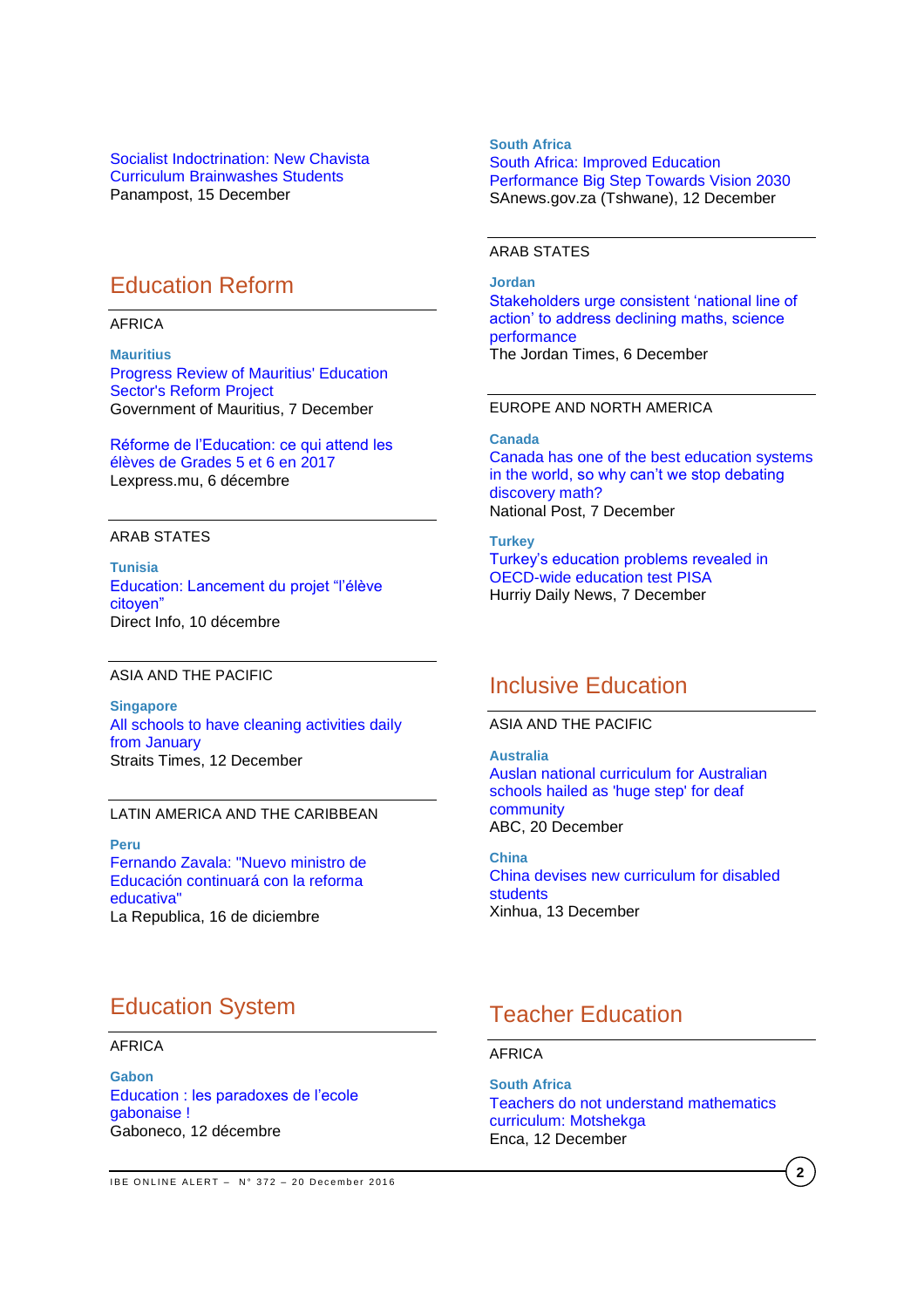### **Togo** [Lancement du projet «](http://afriqueeducation.com/education/togo_lancement_du_projet_un_enseignant_un_ordinateur) Un enseignant, un [ordinateur](http://afriqueeducation.com/education/togo_lancement_du_projet_un_enseignant_un_ordinateur) » Afrique Education, 13 décembre

# ASIA AND THE PACIFIC

**India** [Himachal Pradesh government to reward best](http://indianexpress.com/article/education/himachal-pradesh-government-to-reward-best-performing-teachers/)  [performing](http://indianexpress.com/article/education/himachal-pradesh-government-to-reward-best-performing-teachers/) teachers The Indian Express, 19 December

## EUROPE AND NORTH AMERICA

**France** [L'Éducation nationale cherche des professeurs](http://www.lavie.fr/actualite/societe/l-education-nationale-cherche-des-professeurs-magiciens-06-12-2016-78310_7.php)  [magiciens](http://www.lavie.fr/actualite/societe/l-education-nationale-cherche-des-professeurs-magiciens-06-12-2016-78310_7.php) La Vie, 6 Décembre

[Éducation : 8.711 postes de professeurs créés](https://www.francebleu.fr/infos/education/education-8-711-postes-de-professeurs-crees-la-rentree-2017-1481877768)  [à la rentrée 2017](https://www.francebleu.fr/infos/education/education-8-711-postes-de-professeurs-crees-la-rentree-2017-1481877768) France bleu, 16 décembre

#### LATIN AMERICA AND THE CARIBBEAN

**Peru**

[Minedu ofrece becas a docentes de inglés](http://www.minedu.gob.pe/n/noticia.php?id=41027)  [para reforzar enseñanza del idioma](http://www.minedu.gob.pe/n/noticia.php?id=41027) Ministerio de Educacion, 7 de diciembre

# Reports, publications, etc.

## AFRICA

### **Gambia**

[Financial Constraints and Girls' Secondary](http://documents.worldbank.org/curated/en/131321481039247615/pdf/WPS7908.pdf)  [Education: Evidence from School Fee](http://documents.worldbank.org/curated/en/131321481039247615/pdf/WPS7908.pdf)  [Elimination in The Gambia](http://documents.worldbank.org/curated/en/131321481039247615/pdf/WPS7908.pdf) Moussa P. Blimpo, Ousman Gajigo, Todd Pugatch, World Bank Group, Africa Region Office of the Chief Economist, December 2016

#### **Kenya**

[Are Our Children Learning? Uwezo Kenya](http://www.uwezo.net/wp-content/uploads/2016/12/UwezoKenya2015ALAReport-FINAL-EN-web.pdf)  [Sixth Learning Assessment Report](http://www.uwezo.net/wp-content/uploads/2016/12/UwezoKenya2015ALAReport-FINAL-EN-web.pdf) Uwezo, December 2016

## **Uganda**

[Are Our Children Learning? Uwezo Uganda](http://www.uwezo.net/wp-content/uploads/2016/12/UwezoUganda2015ALAReport-FINAL-EN-web.pdf)  [6th Learning Assessment Report](http://www.uwezo.net/wp-content/uploads/2016/12/UwezoUganda2015ALAReport-FINAL-EN-web.pdf)  Uwezo, December 2016

#### **Indonesia**

[The Political Economy of Teacher](http://documents.worldbank.org/curated/en/974411481637452183/pdf/WPS7913.pdf)  [Management in Decentralized Indonesia](http://documents.worldbank.org/curated/en/974411481637452183/pdf/WPS7913.pdf) Andrew Rosser, Mohamad Fahmi, Education Global Practice Group, December 2016

**New Zealand** [Appraisal as a catalyst for improved learner](http://www.ero.govt.nz/assets/Uploads/Appraisal-as-a-Catalyst-for-New-Learner-Outcomes.pdf)  [outcomes](http://www.ero.govt.nz/assets/Uploads/Appraisal-as-a-Catalyst-for-New-Learner-Outcomes.pdf) Education Review Office, December 2016

## EUROPE AND NORTH AMERICA

[PISA 2015: EU performance and initial](https://ec.europa.eu/education/sites/education/files/pisa-2015-eu-policy-note_en.pdf)  [conclusions regarding education policies in](https://ec.europa.eu/education/sites/education/files/pisa-2015-eu-policy-note_en.pdf)  **[Europe](https://ec.europa.eu/education/sites/education/files/pisa-2015-eu-policy-note_en.pdf)** Directorate-General for Education and Culture, European Commission, December 2016

[Policies and practices for equality and](https://bookshop.europa.eu/en/policies-and-practices-for-equality-and-inclusion-in-and-through-education-pbNC0415452/)  [inclusion in and through education](https://bookshop.europa.eu/en/policies-and-practices-for-equality-and-inclusion-in-and-through-education-pbNC0415452/) NESET, European Commission, December 2016

### **USA**

[Digest of Education Statistics, 2015](http://nces.ed.gov/pubs2016/2016014.pdf) Thomas D. Snyderet al., National Center for Educational Statistics, December 2016

## LATIN AMERICA AND THE CARIBBEAN

#### **Mexico**

[Programa Internacional de Evaluación de](http://www.oecd.org/pisa/PISA-2015-Mexico-ESP.pdf)  [Estudiantes \(PISA\) de 2015](http://www.oecd.org/pisa/PISA-2015-Mexico-ESP.pdf) OECD, 2016

#### INTERNATIONAL

## **OECD**

[PISA 2015 Results \(Volume I\) :](http://www.oecd-ilibrary.org/docserver/download/9816061e.pdf?expires=1482162893&id=id&accname=guest&checksum=F3B63F48BC4D5BCD2C7820B45F3C2B02) Excellence [and Equity in Education](http://www.oecd-ilibrary.org/docserver/download/9816061e.pdf?expires=1482162893&id=id&accname=guest&checksum=F3B63F48BC4D5BCD2C7820B45F3C2B02) OECD, 2016 [French](http://www.oecd-ilibrary.org/docserver/download/9816062e.pdf?expires=1482162920&id=id&accname=guest&checksum=10CB859D50A085DAA9B18420B49A727F)

[PISA 2015 Results \(Volume II\) :](http://www.oecd-ilibrary.org/docserver/download/9816071e.pdf?expires=1482162837&id=id&accname=guest&checksum=BAE051964629DD6C8B3635A9856220A9) Policies and [Practices for Successful Schools](http://www.oecd-ilibrary.org/docserver/download/9816071e.pdf?expires=1482162837&id=id&accname=guest&checksum=BAE051964629DD6C8B3635A9856220A9) OECD, 2016

### **UNESCO** [Textbooks pave the way to sustainable](http://unesdoc.unesco.org/images/0024/002467/246777E.pdf)  [development](http://unesdoc.unesco.org/images/0024/002467/246777E.pdf) Policy Paper 28, Global Education Monitoring Report, UNESCO, December 2016